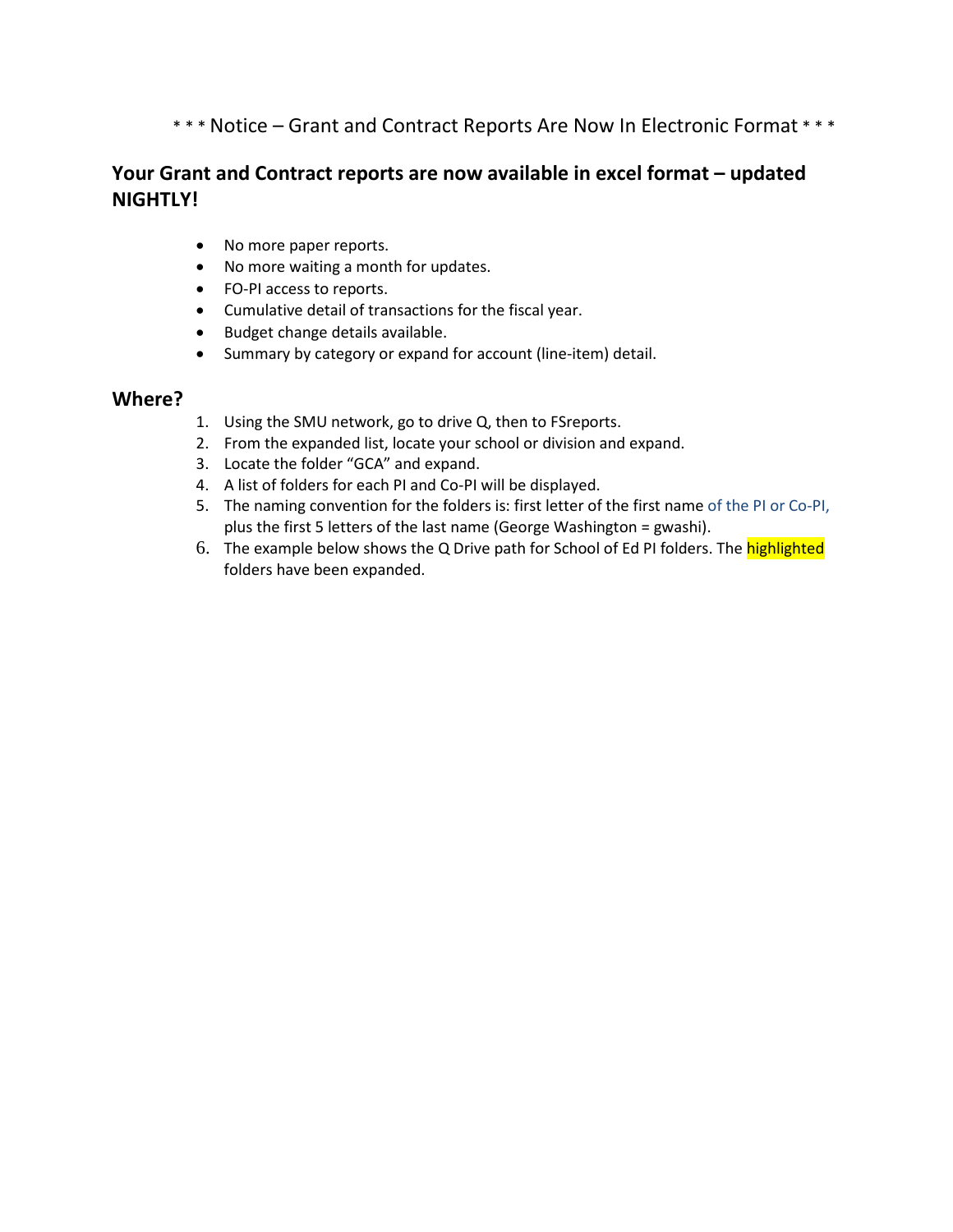

**Hint:** To create a shortcut to your report folder on your desktop for easier access: (a) highlight the folder, (b) right-click your mouse, and (c) select Send To > Desktop (create shortcut). A short-cut to the folder now appears on your desktop.

# **The Reports**

A separate excel file will be available for each grant or contract ("G" project). The filename of each report contains the project number followed by the month being reported, "FY" and 2-digits of the fiscal year (G000123\_October-FY09). These files will be updated nightly for transactions posted through that day and will overwrite the previous file, but you may save them to your own folder/computer at any time. The final report for the month will remain after reports for the next month begin to generate with the new filename (G000123\_November\_FY09).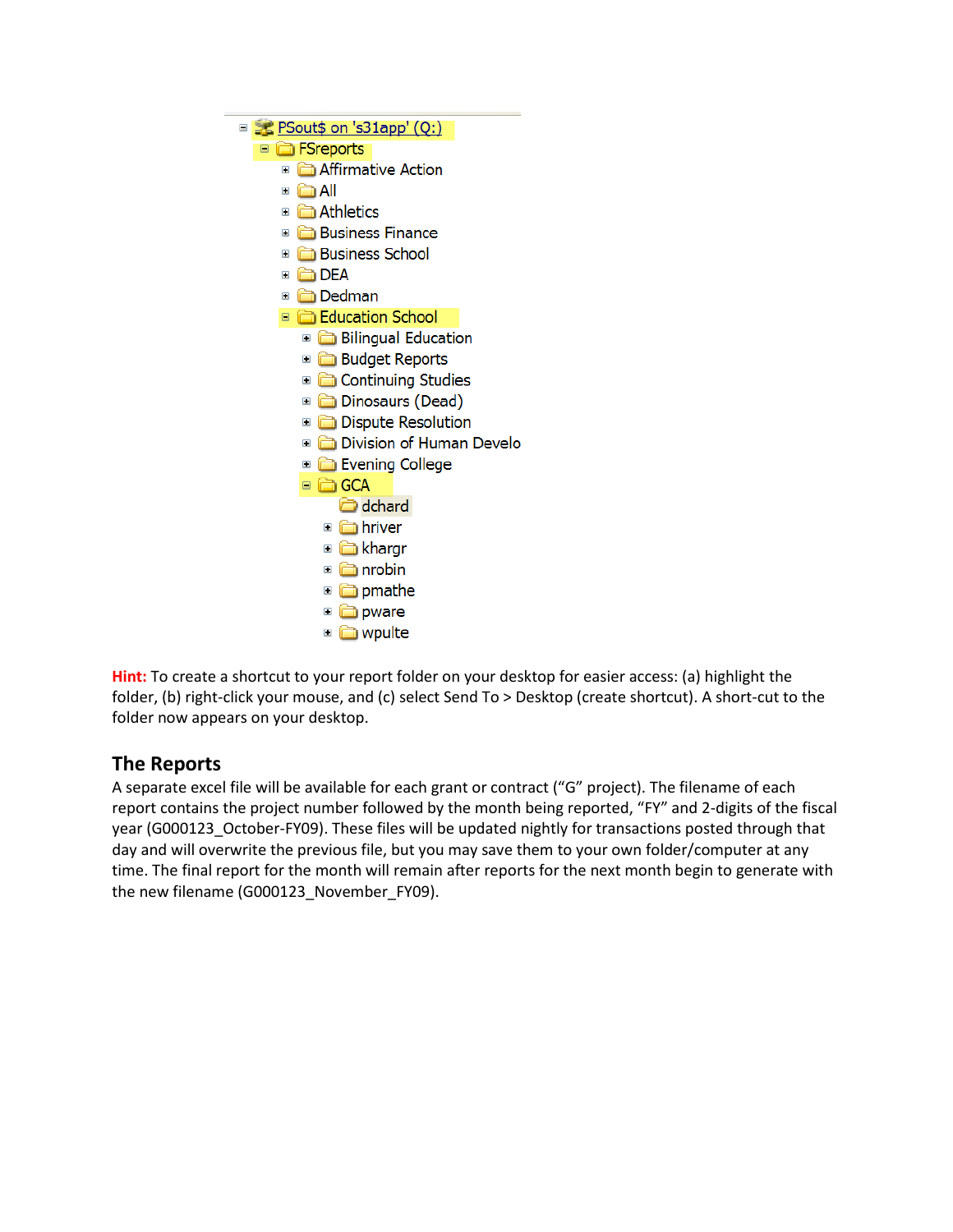| * khargr                                                                                                                                                                                                                                                                                                                                                                                                                                                                                                                                              |                                                                                                                         |                                                                                                         |  |  |  |  |  |  |  |  |  |  |
|-------------------------------------------------------------------------------------------------------------------------------------------------------------------------------------------------------------------------------------------------------------------------------------------------------------------------------------------------------------------------------------------------------------------------------------------------------------------------------------------------------------------------------------------------------|-------------------------------------------------------------------------------------------------------------------------|---------------------------------------------------------------------------------------------------------|--|--|--|--|--|--|--|--|--|--|
| File Edit View Favorites Tools Help                                                                                                                                                                                                                                                                                                                                                                                                                                                                                                                   |                                                                                                                         |                                                                                                         |  |  |  |  |  |  |  |  |  |  |
| <b>D</b> Search <b>D</b> Folders<br>G Back ·<br>$\mathbf{m}$                                                                                                                                                                                                                                                                                                                                                                                                                                                                                          |                                                                                                                         |                                                                                                         |  |  |  |  |  |  |  |  |  |  |
| Address @ Q:\FSreports\Education School\GCA\khargr                                                                                                                                                                                                                                                                                                                                                                                                                                                                                                    |                                                                                                                         | $\blacksquare$ Go<br>v                                                                                  |  |  |  |  |  |  |  |  |  |  |
| <b>Folders</b>                                                                                                                                                                                                                                                                                                                                                                                                                                                                                                                                        | $\pmb{\times}$<br>Name $\triangle$                                                                                      | Size Type                                                                                               |  |  |  |  |  |  |  |  |  |  |
| <b>E</b> Sout\$ on 's31app' (Q:)<br><b>E</b> FSreports<br>Affirmative Action<br>$\square$ $\square$ $\blacksquare$ All<br>Athletics<br>Œ<br><b>Business Finance</b><br><b>Business School</b><br><b>DEA</b><br>Ξ<br>Dedman<br>$\square$<br>Education School<br>Ξ<br><b>Bilingual Education</b><br><b>Budget Reports</b><br>Continuing Studies<br>Dinosaurs (Dead)<br>Division of Human Develo<br><b>DR</b> Counseling<br><b>Exening College</b><br>□ □ GCA<br>dchard<br>hriver<br>khargr<br>in nrobin<br>pmathe<br>$\Box$<br>pware<br><b>E</b> wpulte | <sup>图</sup> GT00050_October-FY09.xls<br><sup>3</sup> GT00060 October-FY09.xls<br><sup>图</sup> GT00061 October-FY09.xls | 120 KB Microsoft Excel Worksheet<br>125 KB Microsoft Excel Worksheet<br>99 KB Microsoft Excel Worksheet |  |  |  |  |  |  |  |  |  |  |
| $\rightarrow$                                                                                                                                                                                                                                                                                                                                                                                                                                                                                                                                         |                                                                                                                         |                                                                                                         |  |  |  |  |  |  |  |  |  |  |

Please remember that different transaction types post with varying frequency and times during the month:

- **Accounts Payable** posts Wednesday and Friday nights and at month end.
- **Payroll** posts after the payment date for Bi-Weekly payrolls and at month end for Monthly payrolls.
- **Journal entries** are posted nightly.
- **Student Financial** feeds (charging tuition and room and board), **telephone cross charges, copy charges** and most **other cross charges** occur during the last couple of days of the month.
- Entries **for Overhead (Indirect Costs) and Cost Sharing** are only updated during the month-end processing which normally takes place on the second business day of the new month for prior month's business.

Double-click on the file to open the report in Excel. Each report contains five tabs:

- BUDACT
- Encumb Detail
- YTD Budget Detail
- YTD Actual Detail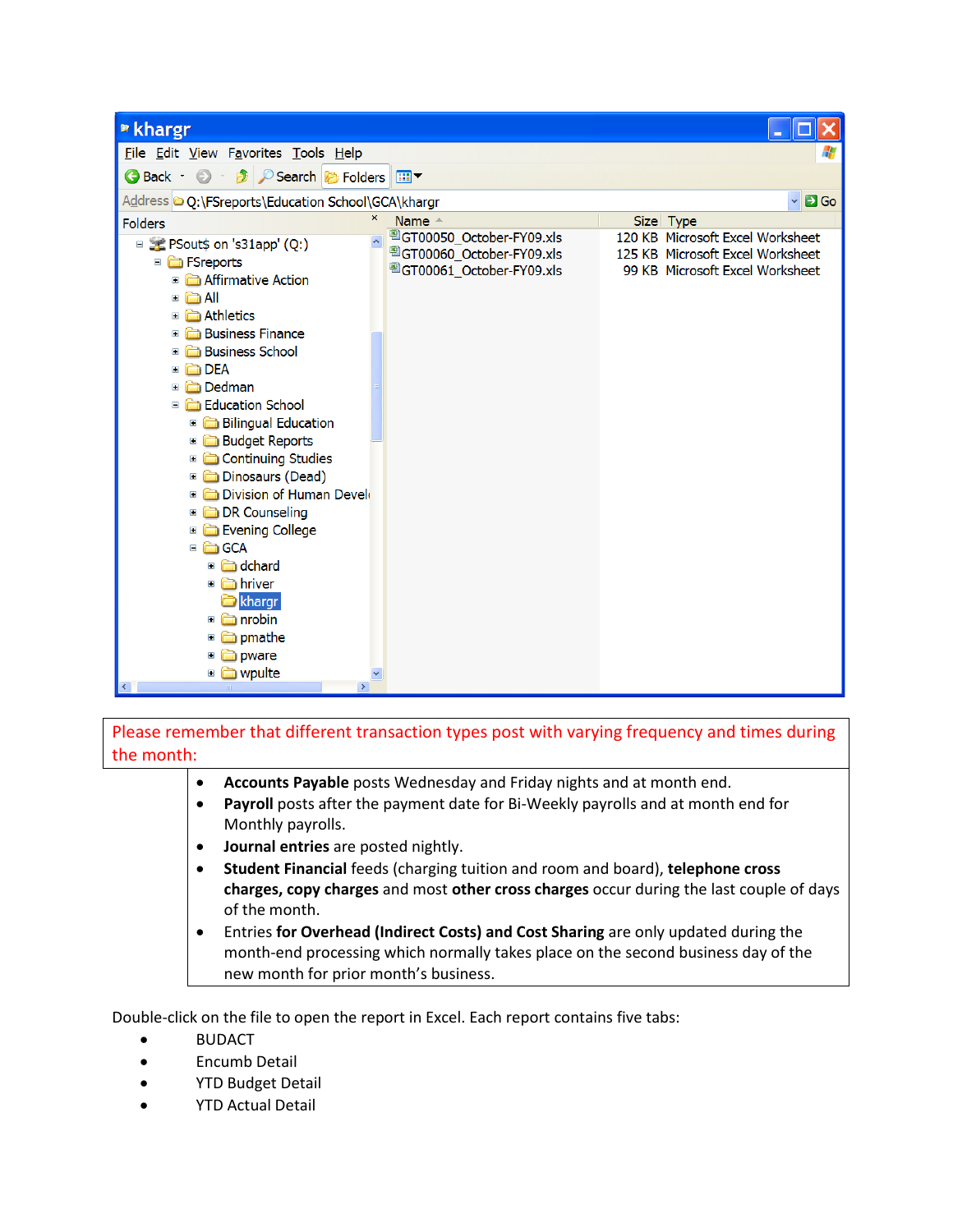• MTD Actual Detail



### **BUDACT Tab**

This is the summary page and presents activity summarized by category. You may expand all of the categories or selected ones to reveal the individual accounts making up that category. Do this by clicking

on the **H**icon on the left side of the screen. Alternatively, click the  $\frac{2}{1}$ icon in the upper left corner of the sheet to expand All categories.

|   | ю  |                                |                                    |             |
|---|----|--------------------------------|------------------------------------|-------------|
| н | 24 | <b>SUPPLIES &amp; SERVICES</b> |                                    | 111,871.00  |
|   | 25 | 6600                           | Domestic Business Travel - Fac     | 1,200.00    |
|   | 26 | 6609                           | Other Travel                       | 2,025.00    |
|   | 27 | 6625                           | Business Meals/Entertainment       | 3,000.00    |
|   | 28 | <b>TRAVEL</b>                  |                                    | 6.225.00    |
|   | 29 | <b>SUBCONTRACTS</b>            |                                    |             |
| H | 32 |                                | <b>CIS SUPPLIES &amp; SERVICES</b> | (9,744.00)  |
| m | 35 | C/S THIRD PARTY                |                                    | [24,000.00] |
|   | 36 | <b>AGY SUPISERV</b>            |                                    | 84.352.00   |
|   | 37 |                                |                                    |             |

You may also drop to the lower section of the page to the lines "AGY DIRECT COSTS" and "AGY INDIRECT COSTS" to see all accounts in numeric order.

|   | 52 | 6305                      | Office/Teaching Supplies       | 7,761.00    |  |
|---|----|---------------------------|--------------------------------|-------------|--|
|   | 53 | 6600                      | Domestic Business Travel - Fac | 1.200.00    |  |
|   | 54 | 6609                      | Other Travel                   | 2.025.00    |  |
|   | 55 | 6620                      | Professional Meeting Costs     | 8.000.00    |  |
| ٠ | 56 | 6625                      | Business Meals/Entertainment   | 3.000.00    |  |
| ٠ | 57 | 6715                      | Consulting                     | 3.300.00    |  |
| ٠ | 58 | 6735                      | <b>General Services</b>        | 0.00        |  |
| ٠ | 59 | 6750                      | Other Compensation             | 7.850.00    |  |
| ٠ | 60 | 6810                      | Graduate Tuition               | 84.960.00   |  |
| ٠ | 61 | 6840                      | Stipends (Scholarships)        | 0.00        |  |
| ٠ | 62 | 7598                      | Grant Cost Sharing/Supp & Srvc | (600.001    |  |
| ٠ | 63 | 7599                      | Grant Cost Share - FinAid Bent | (9,144.00)  |  |
| ٠ | 64 | 7690                      | In Kind Contrib Supply & Servo | (24,000.00) |  |
|   | 65 | 7691                      | In Kind Contrib-Fin Aid/Rent   | 0.00        |  |
|   | 66 | <b>AGY DIRECT COSTS</b>   |                                | 84,352.00   |  |
| æ | 68 | <b>AGY INDIRECT COSTS</b> |                                | 2.603.00    |  |
|   | 69 | <b>TOTAL AGY EXPENSE</b>  |                                | 86.955.00   |  |
|   | 70 |                           |                                |             |  |

**Encumb Detail Tab**